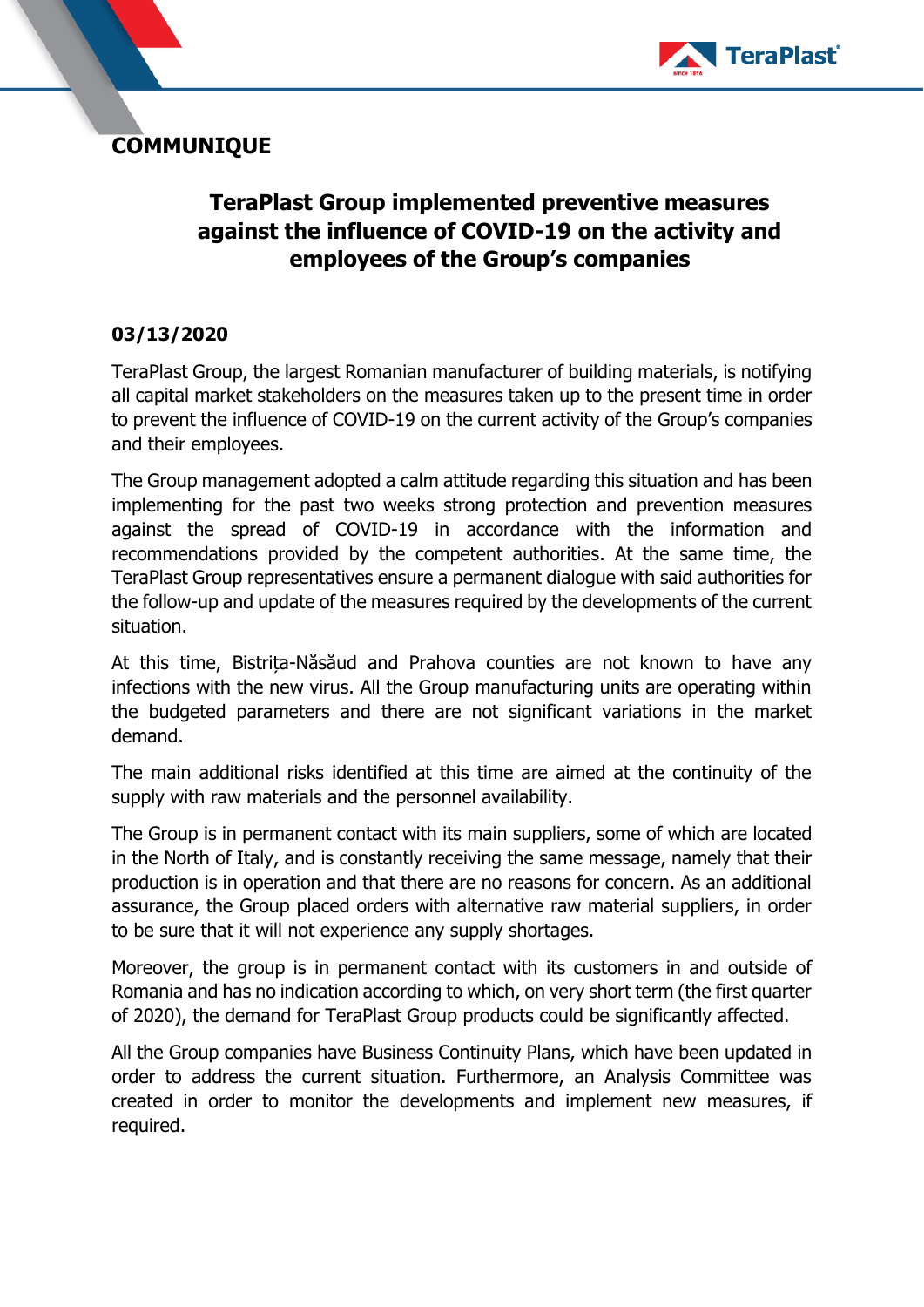

The measures taken throughout the last two weeks and until today, March 13<sup>th</sup>, 2020, within the TeraPlast Group, include the following:

- An expansion of the list of positions which, due to the nature of the activity and the corresponding equipment, may perform their activity in a home-office system, if necessary. At the same time, the Group supports the colleagues that have children at home and provides them with the possibility of conducting their activity from home. Concurrently, all colleagues that show symptoms of respiratory infections will undergo a medical examination and, if their activity allows it, will conduct their activity from home.
- The training of the entire staff for the mandatory hygiene, protection and prevention measures in the workplace. Concurrently, information on the protection and prevention procedures were displayed and materials for disinfection and increased protection were provided to the employees, in all the premises of the TeraPlast Group companies. The exposed surfaces in the workspaces are disinfected rigorously and regularly.
- There have been urged procedures to avoid crowding of personnel by limiting the use of common spaces (dining rooms, changing rooms etc.), to disinfect personnel transport vehicles after each journey and to pick up shifts staff from different locations. The transportation of employees to and from the workplace is done privately.
- Limiting the interaction of the of the Group companies' employees with external personnel and implementing a procedure of interaction between the external personnel and Group's employees (eg. cargo loading / unloading). Additional hygiene measures have been made available for external personnel interacting with the Group during this period.
- Use of online, teleconferencing, or telephony systems for the interaction of the Group's personnel with third parties (collaborators, suppliers, customers etc.)
- Prioritizing the production capacities and training the production personnel according to the operating plan under the given conditions. At the same time, optimal management measures for the purchase of raw materials, auxiliaries and stock management are implemented.

These measures are valid throughout March. Moreover, the Analysis Commission meets daily to monitor and analyse the existing situations at the level of the TeraPlast Group, imposing new decisions if necessary, taking into account the situation at the time of the meeting, the official information from the authorities, as well as the status of implementation of the measures in force. In view of the geographical layout of the units of the TeraPlast Group, the Commission also analyses at local level the evolution of COVID-19 for each location where the activity is carried out, the availability of raw / auxiliary materials, the supply of utilities, the situation of orders etc.

Currently, the TeraPlast Group operates under normal parameters, and the Group's business has not been affected so far by the evolution of the COVID-19. The priorities during this period are the fulfilment of the budget even under the given conditions.